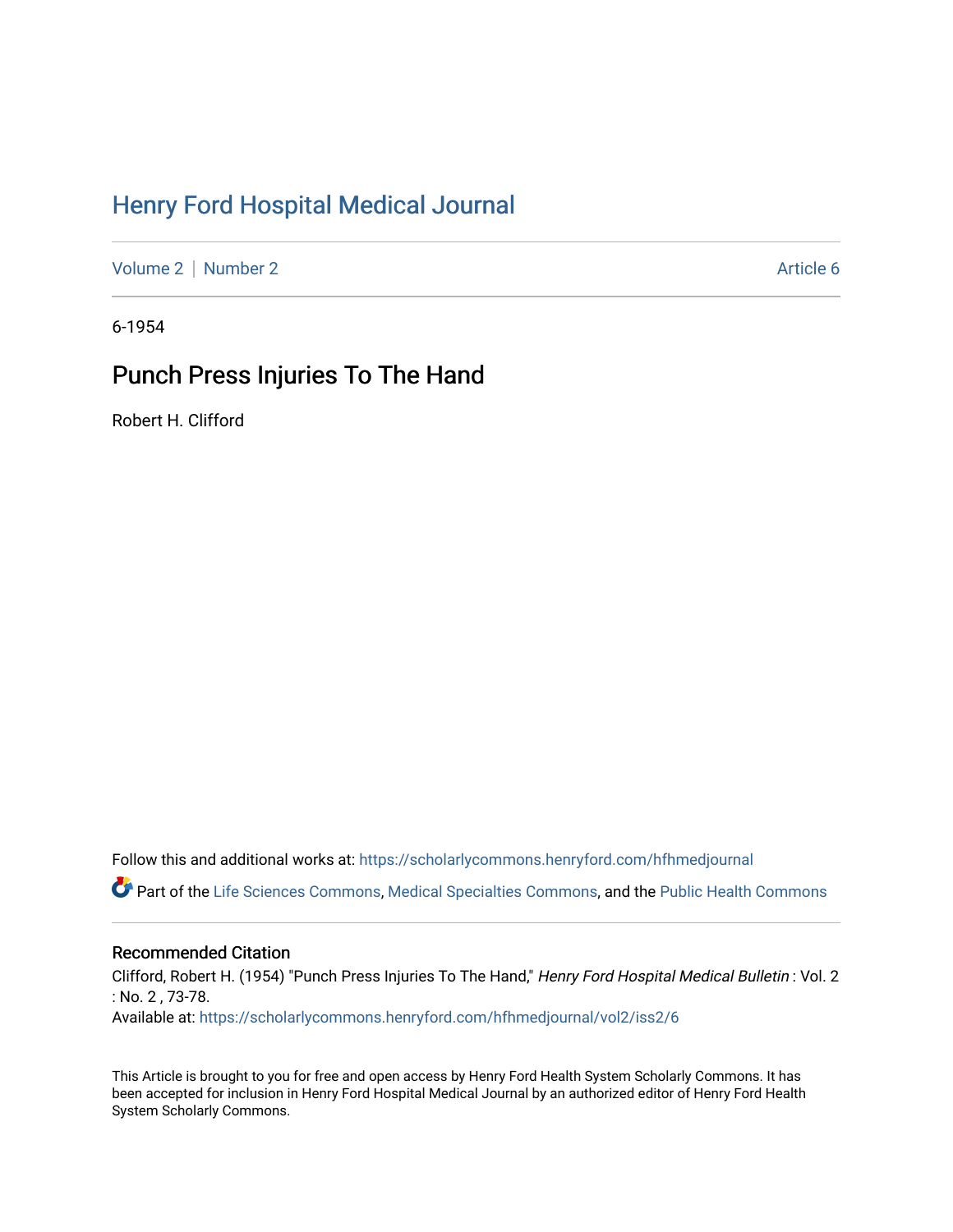### PUNCH PRESS INJURIES TO THE HAND

#### ROBERT H. CLIFFORD, M.D.\*

The hand and the punch press are natural antagonists. Encounter between these two have only one constant feature. The punch press always wins.

These machines are very carefully designed and built to incorporate safety features. It is difficult to understand why the workmen constantly risk their livelihood by misusing these devices. However, in an individual area such as this, the punch press injury is a very common occurrence. The injuries range from finger tip amputations through all types of injuries to forearm amputations.

This discussion is limited to the so-called massive hand injury. Massive hand injury can be defined as that injury including more than the fingers and in which there is loss of some portion or damage to all the major components of the hand, i.e., skin, tendons, muscles, bones and nerves.

When a patient with this type of injury is seen, the problem is not what has been lost, but what remains that can be made useful. It is important to realize that parts still viable are not necessarily parts that can be made useful. Fingers, for example, that are crushed and battered, may survive. They may survive, however, only to become a rigid prong interfering with the use of the hand. Thus, they are an impediment and should be removed at the time of original injury.

The difference between a part that is merely viable and a part that can be made useful is indefinable. It can be judged only by the experience of the operator and careful consideration of the occupation of the injured man.

The following cases will illustrate the problems encountered and the compromise with nature that has been accomplished.

The first case is that of a machine operator who reached into a running machine to dislodge a malformed piece of work. Figure 1 and 2 show massive avulsion of skin of web, amputation of the terminal phalanx and one-half of the proximal phalanx of the thumb, amputation of the index and partial amputation and filleting of the middle finger. This middle finger was viable, but badly fractured with loss of its radial surface skin covering. It was therefore decided that this digit was non-salvageable.

The treatment was based on the fact that he had two good fingers and a stump of thumb, the latter having no covering. Simple skin grafting would be to no avail, as it would provide no cushion against the exposed bone. An abdominal pedicle graft was then planned and utilized. (Fig. 3.) The patient now has a soft, flexible covering with adequate subcutaneous padding for his thumb and radial side of the hand. The thumb is moveable, providing him with a very short but flexible and apposible thumb. He has returned to his usual job.

The second case is that of a man injured by a punch press. The x-rays showed

\*Surgeon-in-Charge, Division of Plastic Surgery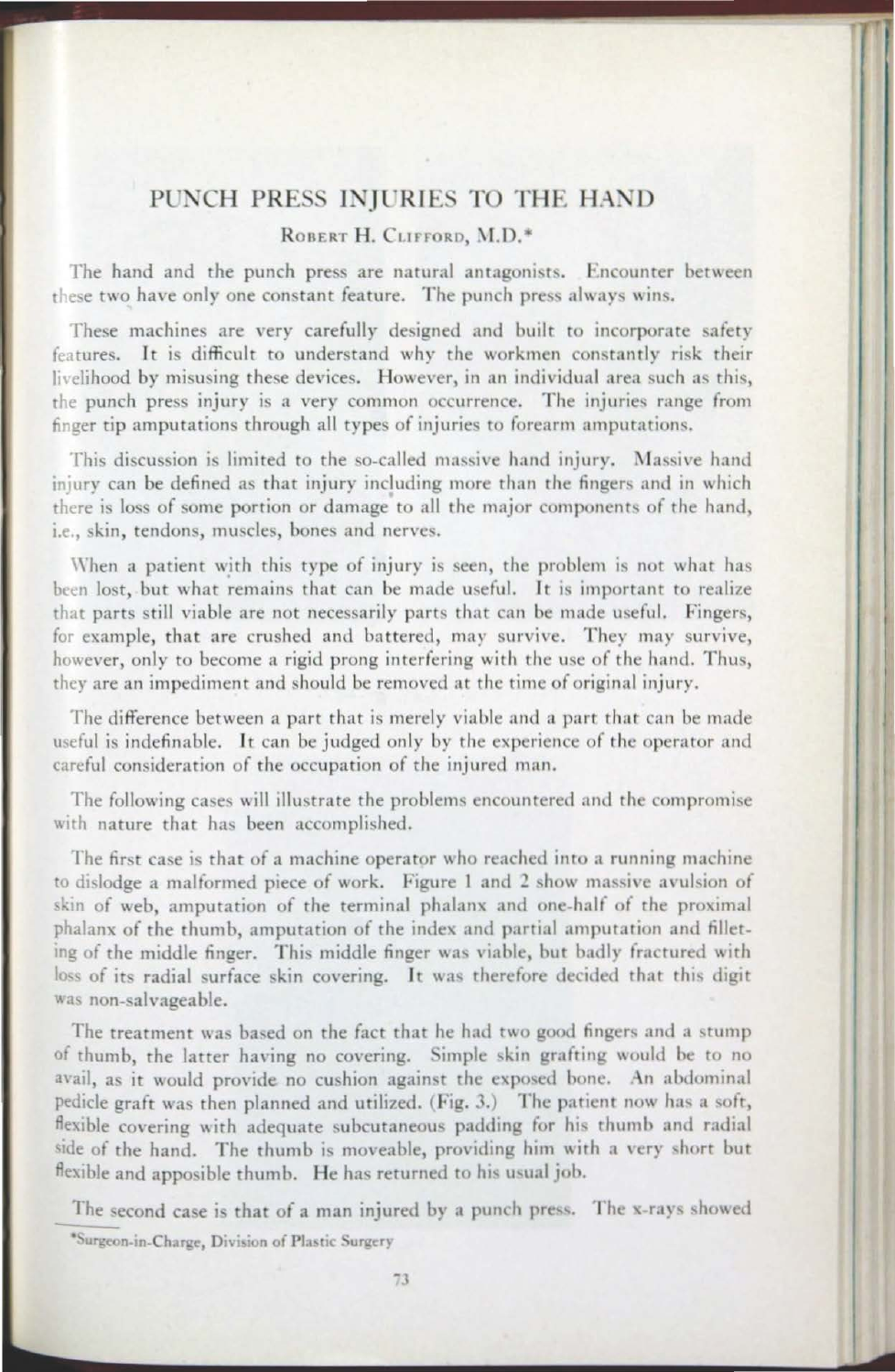

Fig. 1

Fig. 2





 $\ensuremath{\operatorname{Fig. 3}}\xspace$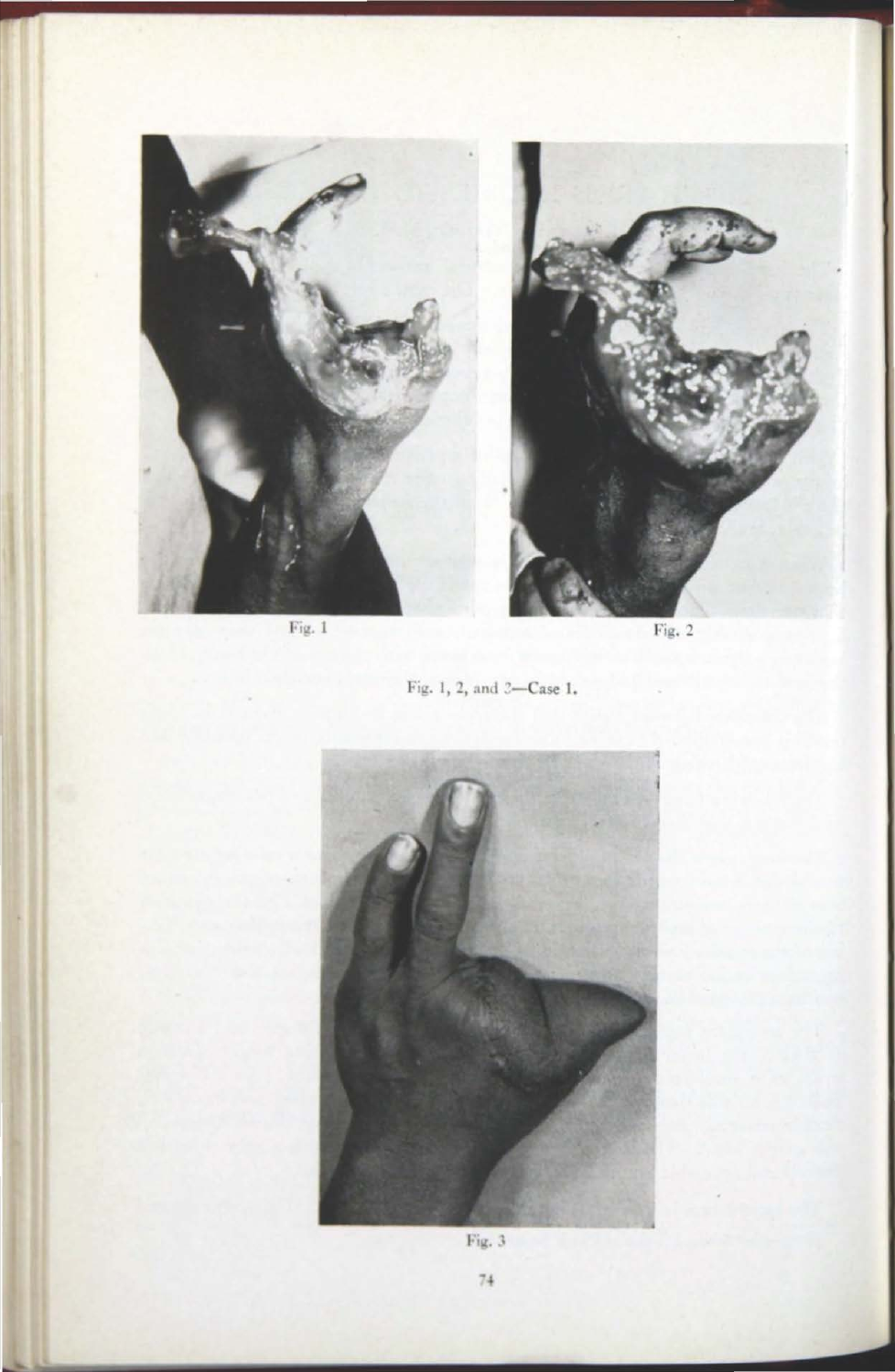

Fig.  $4$ 



 $Fig. 5$ 





Fig.  $6$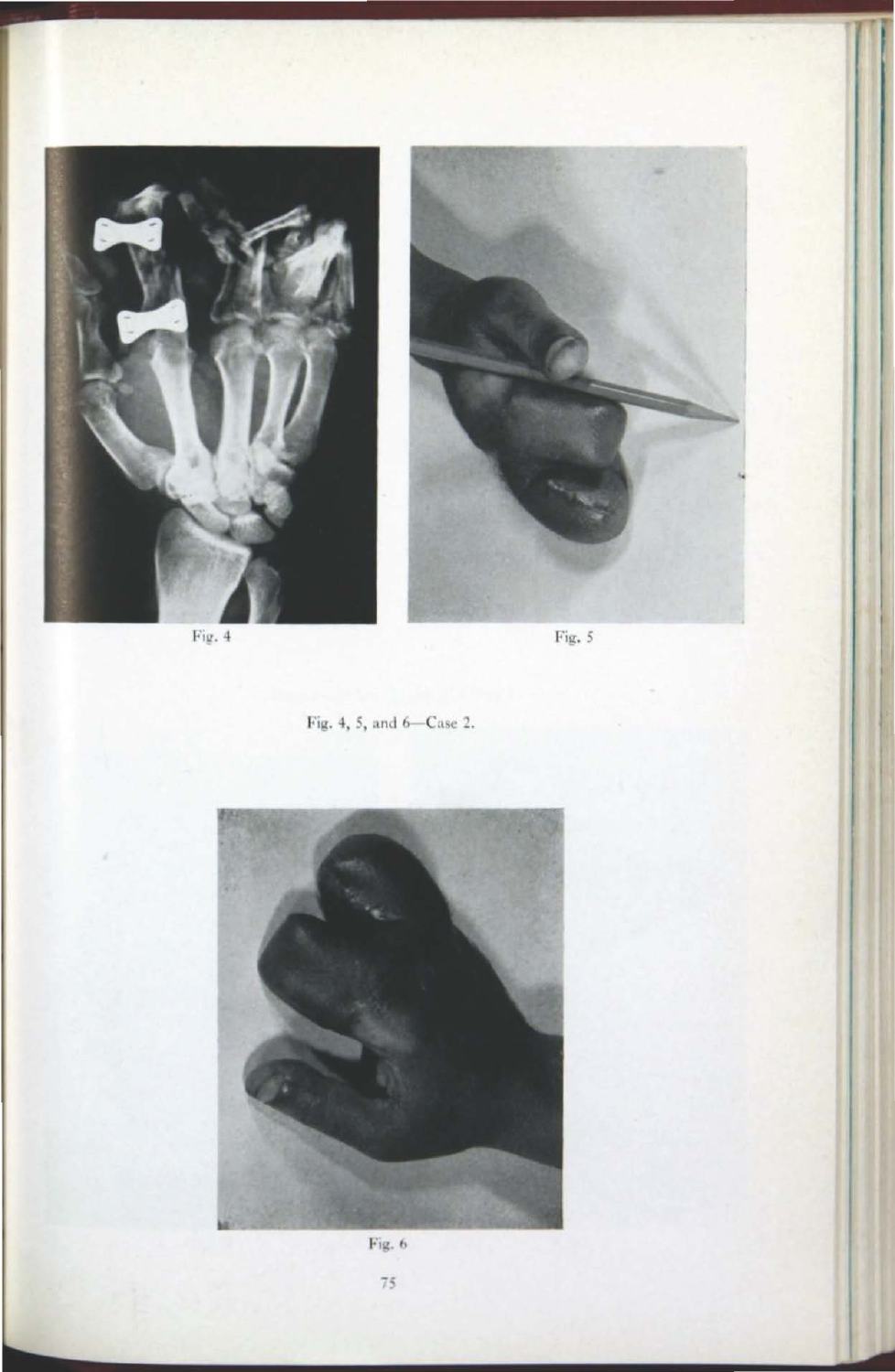

Fig. 7

Fig. 8

Fig. 7, 8, 9, 10, 11, and 12-Case 3.



Fig. 9



Fig.  $10$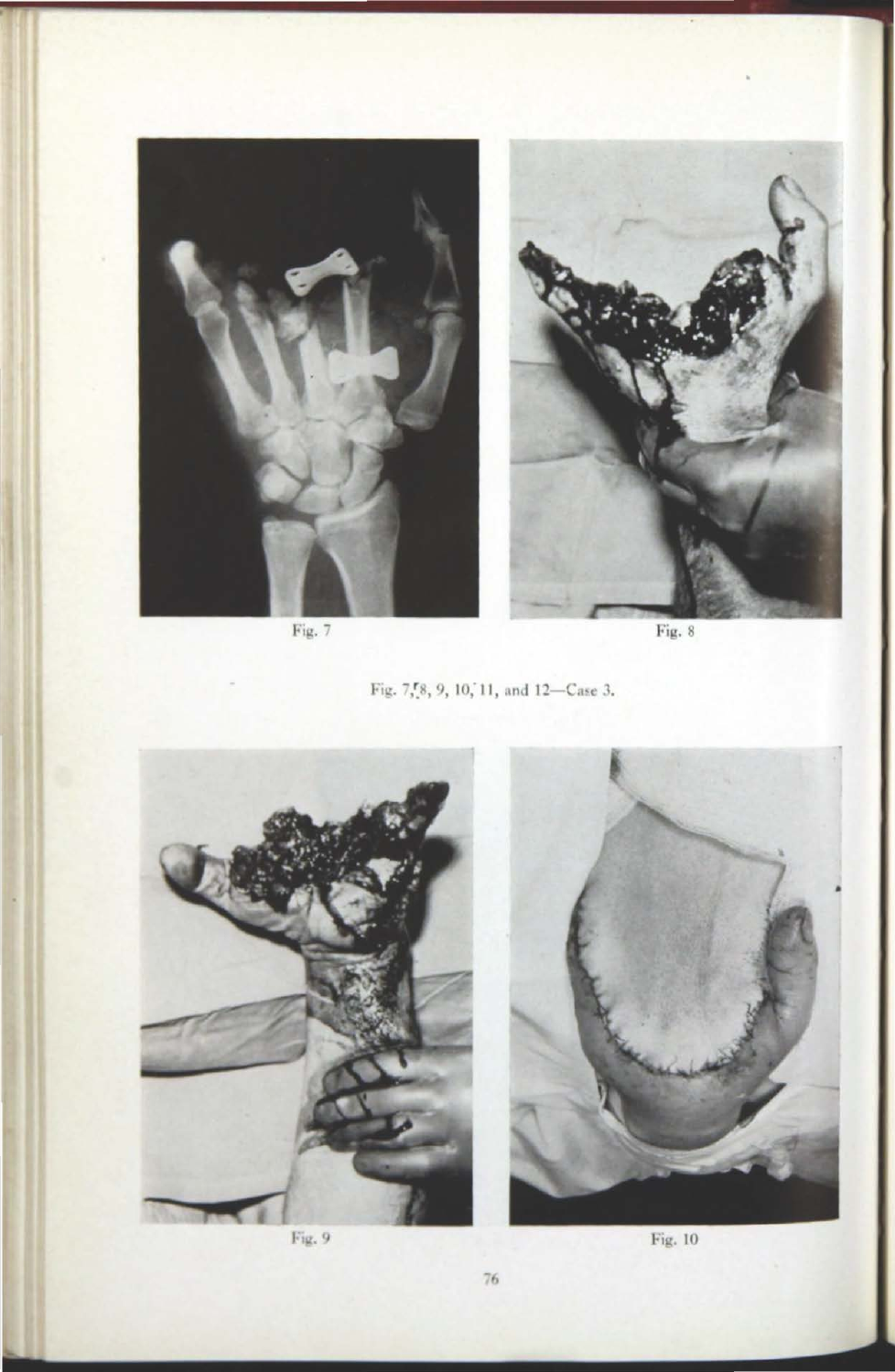

Fig. 11

Fig. 12





Fig. 13

 $Fig. 14$ 

Fig. 13 and 14-Case 4.